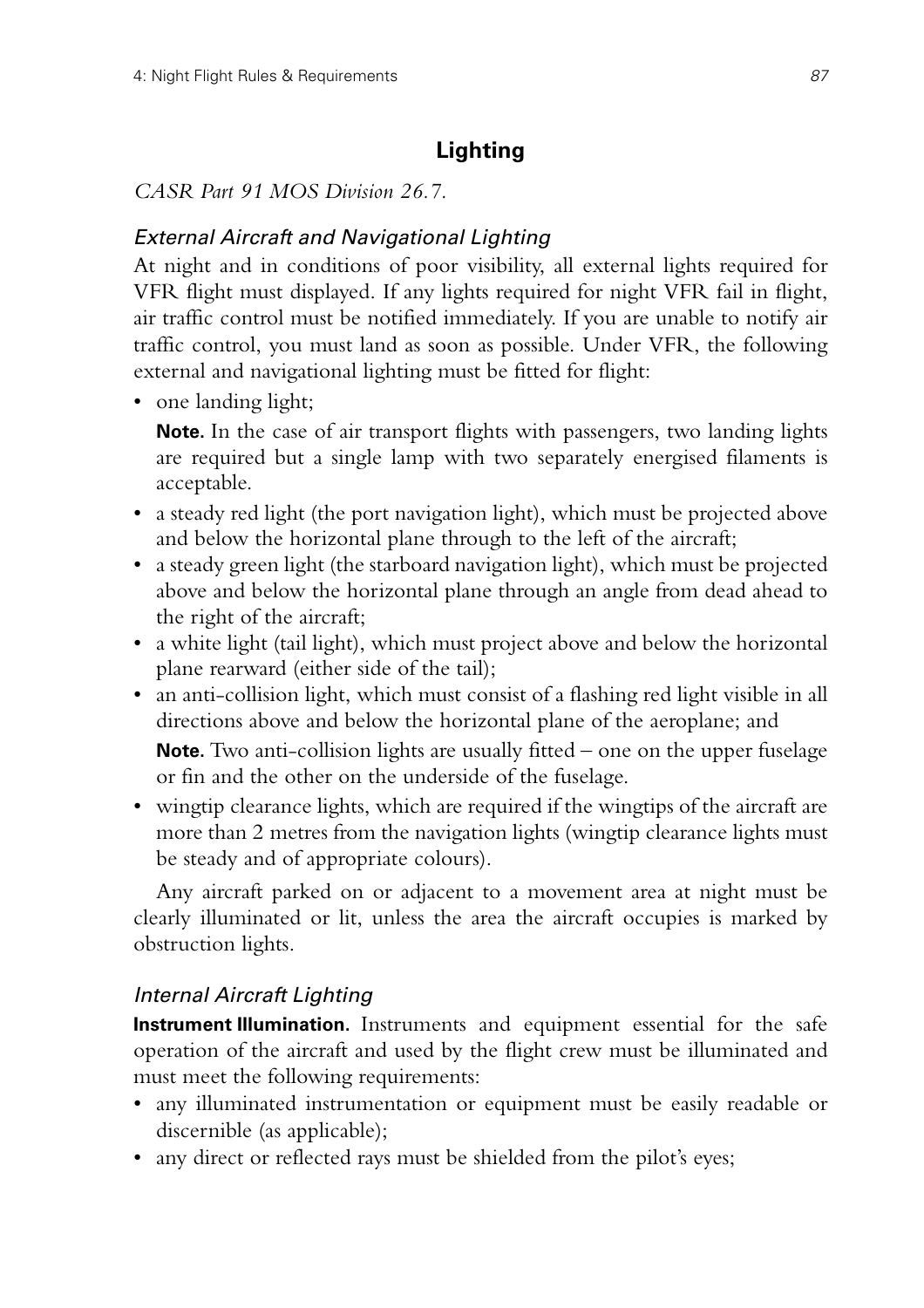# *Private, Airwork and Air Transport under Night VFR CASR Part 135 MOS 11.06.*

The flight manual (or approved alternative) for each aircraft will stipulate the instruments and indicators required for flight. The airspeed indicator and altimeter must be able to be supplied by either a normal or an alternate static source, but not both sources simultaneously. Alternatively, the airspeed indicator and altimeter may be connected to a balanced pair of flush static ports.

For aircraft operating under the air transport category, the attitude indicator, direction indicator (DI) and turn-and-slip indicator must have duplicated sources of power unless the turn-and-slip indicator (or a second attitude indicator) has a separate source of power which is independent of the power supply for the gyroscopic instruments.

The instruments must be serviceable prior to take-off for all air transport flights unless:

- flight with the unserviceable instrument is permitted by CASA;
- the unserviceability is a permissible unserviceability as set out in the minimum equipment list for the aircraft; or
- in the case of an approval to fly with an unserviceable instrument, any conditions stipulated by CASA are followed.

Any unserviceable instruments must be either removed from the aircraft or placarded as 'Unserviceable'.

### **Emergency Equipment**

#### *CASR part 91 MOS Division 26.13.*

The pilot in command is responsible for ensuring that appropriate and adequate equipment is available on board an aircraft for emergency situations. The pilot in command must make provisions for equipment and other resources appropriate to terrain and climate as required for sustaining life.

#### *Over Water Flights*

Life jackets, life rafts and emergency signalling equipment are required under the circumstances outlined below.

**Life Jackets.** Life jackets are required for:

- single-engine aircraft when the aircraft is flying out of gliding range of land; and
- multi-engine when flights over water exceed 50 nm.

**Note.** All occupants *must* wear life jackets during flight over water at or below 2,000 ft in single-engine aircraft outside gliding range of land.